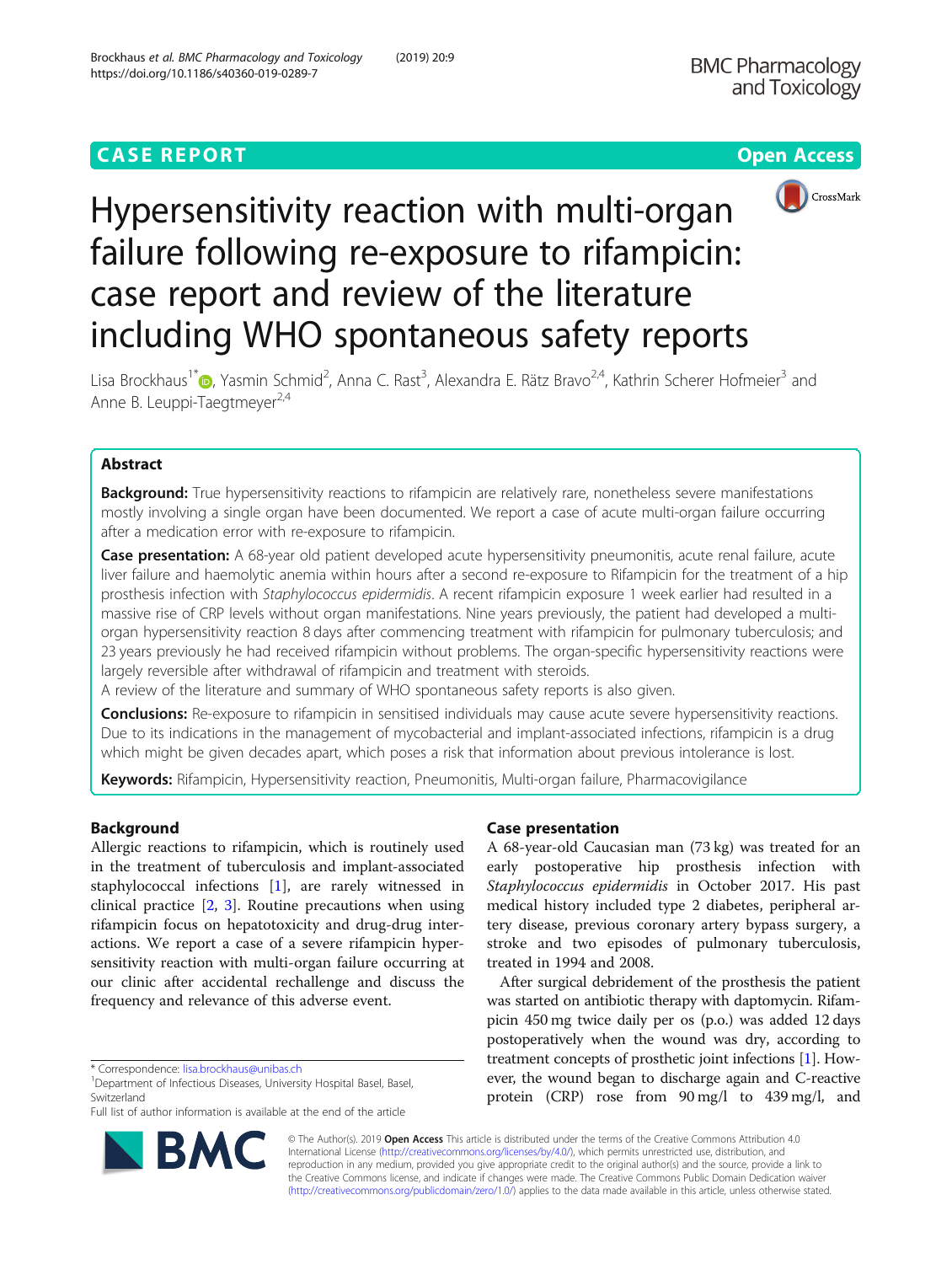rifampicin was stopped after 3 days of treatment. Common sources of hospital-acquired infections were excluded. Ultrasound examination and joint aspiration did not indicate the presence of an uncontrolled infection. Rifampicin was therefore recommenced a week later.

Two hours after the first rifampicin dose, the patient presented with dyspnea which proved to be rapidly progressive. On clinical examination the patient was hypertensive with a normal heart rate, subfebrile (temperature 37.5 °C), tachypnoeic with an oxygen saturation of 78% on room air, and showed ubiquitous pulmonary crackles. He furthermore developed anuria. A computed tomography (CT) scan of the chest showed ubiquitous ground-glass pattern infiltrations (Fig. 1a). Rifampicin and daptomycin were stopped. The patient was started on hemofiltration for anuric renal failure with marked metabolic acidosis (base excess 18.2, bicarbonate 8.4 mmol/l). His respiratory failure was managed with supplemental oxygen.

Laboratory results during the next few days indicated severe acute liver injury as manifest by massively elevated liver function tests with peak values 2 days after re-exposure to rifampicin (AST 11′115 U/l or 330 times upper limit of normal (ULN), ALT 1′803 U/l or 30 times ULN, LDH 11′883 U/l, total bilirubin 98 μmol/l, spontaneous INR 2.4; previous values all within normal range). Further laboratory abnormalities were eosinophilia (maximum 0.91 G/l), a fall in hemoglobin from 100 g/l to 60 g/l, a positive direct Coombs test, a moderate number of fragmentocytes on the blood film, a urinary sediment with non- glomerular microhematuria without casts, and nephrotic-range proteinuria. The haptoglobin concentration was within the normal range.

Follow-up CT scan of the chest on day 7 after exposure showed progressive ground-glass infiltrations in a "crazy paving" pattern and changes of early fibrosis with new traction bronchiectasis (Fig. 1b), consistent with hypersensitivity pneumonitis. A broncho-alveolar lavage performed on the same day yielded a negative culture, and a cytology specimen showing a moderate cellular infiltration (full cell count 169/ul; ULN 300/ul) of predominantly macrophages (53%) and neutrophil granulocytes (37%). Eosinophilic pneumonia triggered by daptomycin could therefore be excluded.

The patient was started on intravenous steroids (initially methylprednisolone 125 mg once daily (od)) due to the progressive pulmonary changes and daptomycin was re-introduced. Transaminases returned to normal within 1 week. Apart from the temporarily elevated INR, there was no evidence of impaired liver synthetic function. Renal function recovered sufficiently so that hemofiltration could be stopped after 2 weeks, but serum creatinine took 2 months to return to normal range. Pulmonary oxygenation also improved



a

Fig. 1 a.Ubiquitous ground glass pattern infiltrations; pre-existing post-tuberculosis fibrotic changes in the left upper lobe. **b** Progressive infiltrations, early fibrosis (new traction bronchiectasis anterior left upper lobe)

significantly after 2 weeks and a follow up chest CT scan 2 months later no longer showed ground glass infiltrations. Prednisolone was tapered over 2 months as allowed by the clinical course (methylprednisolone 125 mg od for 4 days followed by oral prednisolone 60 mg od for 2 weeks, 40 mg od for 3 weeks, 20 mg od for 3 weeks).

A review of the patient's tuberculosis treatment records from 9 years previously revealed that management was modified at that time to a rifampicin-free regimen within 8 days of starting treatment due to a suspected rifampicin-hypersensitivity reaction that included kidney failure and hemolytic anemia (Table [1\)](#page-2-0).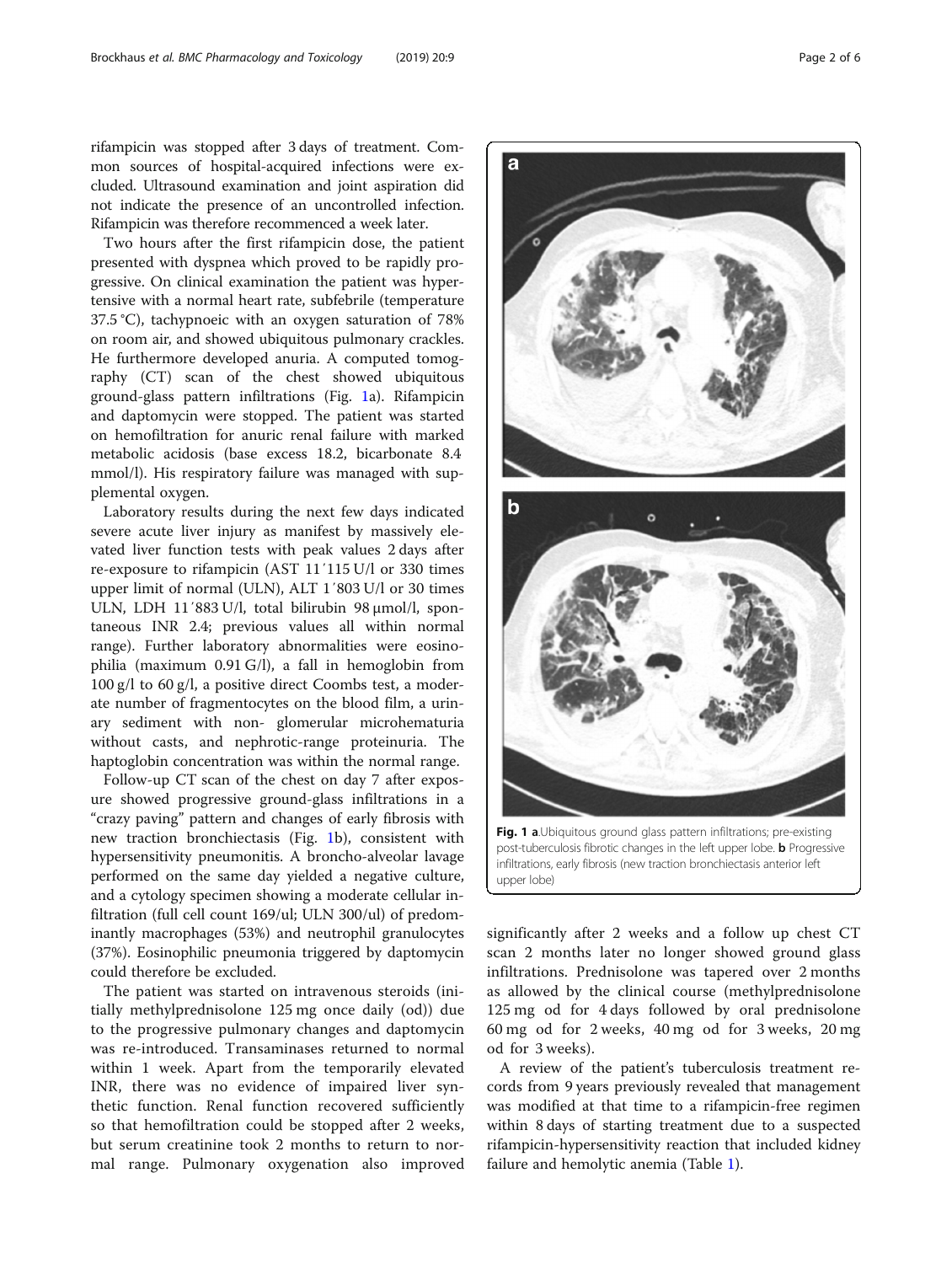<span id="page-2-0"></span>Table 1 Comparison of reactions in our patient after exposure to rifampicin in 1994, 2008 and 2017

|                                      | 1994                                                    | 2008                                                                                                                                                                                                                                                               | 2017                                                                                                                                                                                                                                                                                                                      |
|--------------------------------------|---------------------------------------------------------|--------------------------------------------------------------------------------------------------------------------------------------------------------------------------------------------------------------------------------------------------------------------|---------------------------------------------------------------------------------------------------------------------------------------------------------------------------------------------------------------------------------------------------------------------------------------------------------------------------|
| Rifampicin dose                      | Rifampicin 700 mg/d p.o. Duration<br>of therapy unknown | Rifampicin 700 mg/d p.o. for 8 days                                                                                                                                                                                                                                | Rifampicin 900 mg/d p.o. for 2.5 days, stop 6 days,<br>followed by a single oral dose of 450 mg.                                                                                                                                                                                                                          |
| Indication for<br>rifampicin         | Pulmonary tuberculosis                                  | Pulmonary tuberculosis                                                                                                                                                                                                                                             | Hip prosthesis infection with S. epidermidis                                                                                                                                                                                                                                                                              |
| Adverse drug<br>reactions (ADR)      | None                                                    | • Systemic inflammatory reaction<br>· Immune-mediated hemolytic anemia<br>· Mild thrombocytopenia<br>· Interstitial nephritis (biopsy proven) with<br>oligoanuric renal failure requiring CRRT<br>• Transient liver enzyme elevation<br>(AST 10 x ULN, ALT normal) | • CRP-increase from ca. 90 to 450 mg/l after first<br>exposure episode<br>• Systemic inflammatory reaction<br>· Immune-mediated hemolytic anemia<br>· Mild thrombocytopenia<br>• Nephritis with oligoanuric renal failure requiring<br><b>CRRT</b><br>• Acute liver injury (AST 330 x ULN, ALT 30 x ULN)<br>• Pneumonitis |
| Latency time                         |                                                         | 8 days                                                                                                                                                                                                                                                             | $<$ 1 day                                                                                                                                                                                                                                                                                                                 |
| Management                           |                                                         | • Rifampicin stopped<br>$\cdot$ CRRT                                                                                                                                                                                                                               | • Rifampicin stopped<br>· Systemic corticosteroids, tapered over 2 months<br>$\cdot$ CRRT                                                                                                                                                                                                                                 |
| Outcome                              |                                                         | Recovery within 2 weeks                                                                                                                                                                                                                                            | Clinical recovery within 2 months                                                                                                                                                                                                                                                                                         |
| Lymphocyte<br>transformation<br>test |                                                         | Negative 2 weeks after exposure                                                                                                                                                                                                                                    | Positive 3 weeks after exposure                                                                                                                                                                                                                                                                                           |

CRRT Continuous renal replacement therapy

A multi-organ hypersensitivity reaction in a patient previously sensitized to rifampicin was therefore diagnosed. Biopsy-confirmation was not performed on account of the suggestive clinical picture, coagulopathy and limited sensitivity after the introduction of steroids. A Rifampicin-specific lymphocyte transformation test (LTT; performed by ADR-AC GmbH, Berne, Switzerland) 3 weeks after exposure was positive even under steroid treatment.

In summary, our patient showed severe acute kidney failure, hypersensitivity pneumonia, acute liver injury and moderate haemolytic anemia after re-exposure to rifampicin.

## Discussion and conclusions

Rifampicin-associated immune-mediated hemolytic reactions as well as acute renal failure and disseminated intravascular coagulation have been described in the literature [[4](#page-4-0)–[14](#page-5-0)], especially in patients who received intermittent dosing regimens. The proposed mechanism is an IgG- and IgM-mediated cytotoxic immune response to I antigens on erythrocytes, platelets, and renal tubular cells [[15](#page-5-0), [16](#page-5-0)], with rifampicin acting as the trigger or hapten.

The drug label information for Rifampicin [[3\]](#page-4-0) mentions the possible development of a flu-like syndrome that is likely to be immune-mediated if rifampicin is not given on a daily basis or if it is resumed after an interruption. A warning for thrombocytopenia, purpura, dyspnea, bronchospasm, haemolytic anemia, shock, and acute kidney failure without preceding flu-like symptoms in rare cases is included.

Notably, in the first recent exposure to rifampicin during 3 days, a pronounced rise of CRP levels without other explanations was the only apparent reaction. In the second exposure 1 week later, multi-organ failure occurred within hours. Re-processing the case, the patient had previously developed hemolytic anemia and renal failure during rifampicin-containing treatment for pulmonary tuberculosis (Table 1) [\[4](#page-4-0)]. A similar case of recurrence of renal failure after re-exposure to rifampicin after 10 years has also been reported in the medical literature [[17\]](#page-5-0).

Other medications administered at the time of the multiorgan hypersensitivity reaction – namely pantoprazole, gliclazide, sitagliptin, spironolactone, bisoprolol, atorvastatin, daptomycin, metamizole, lorazepam, trazodone, cholecalciferol and levothyroxine - were assessed in terms of the likelihood that they caused this severe adverse drug reaction, and could be excluded as culprit drugs on the basis of exposure times and known adverse effects.

Pneumonitis has very rarely been associated with rifampicin  $[18]$  $[18]$  $[18]$ ; the exact underlying mechanism is not known. In two literature cases, the rifampicin-associated pulmonary reactions showed a good response to steroids. Unlike our case, however, they showed a marked increase in lymphocytes in the broncho-alveolar lavage samples [\[19,](#page-5-0) [20\]](#page-5-0).

Renal failure due to rifampicin may result from tubular necrosis, interstitial nephritis, or glomerulonephritis [\[4](#page-4-0), [15](#page-5-0)]. The normal urinary sediment in our patient was not indicative of a specific underlying pathology. Nonetheless, in type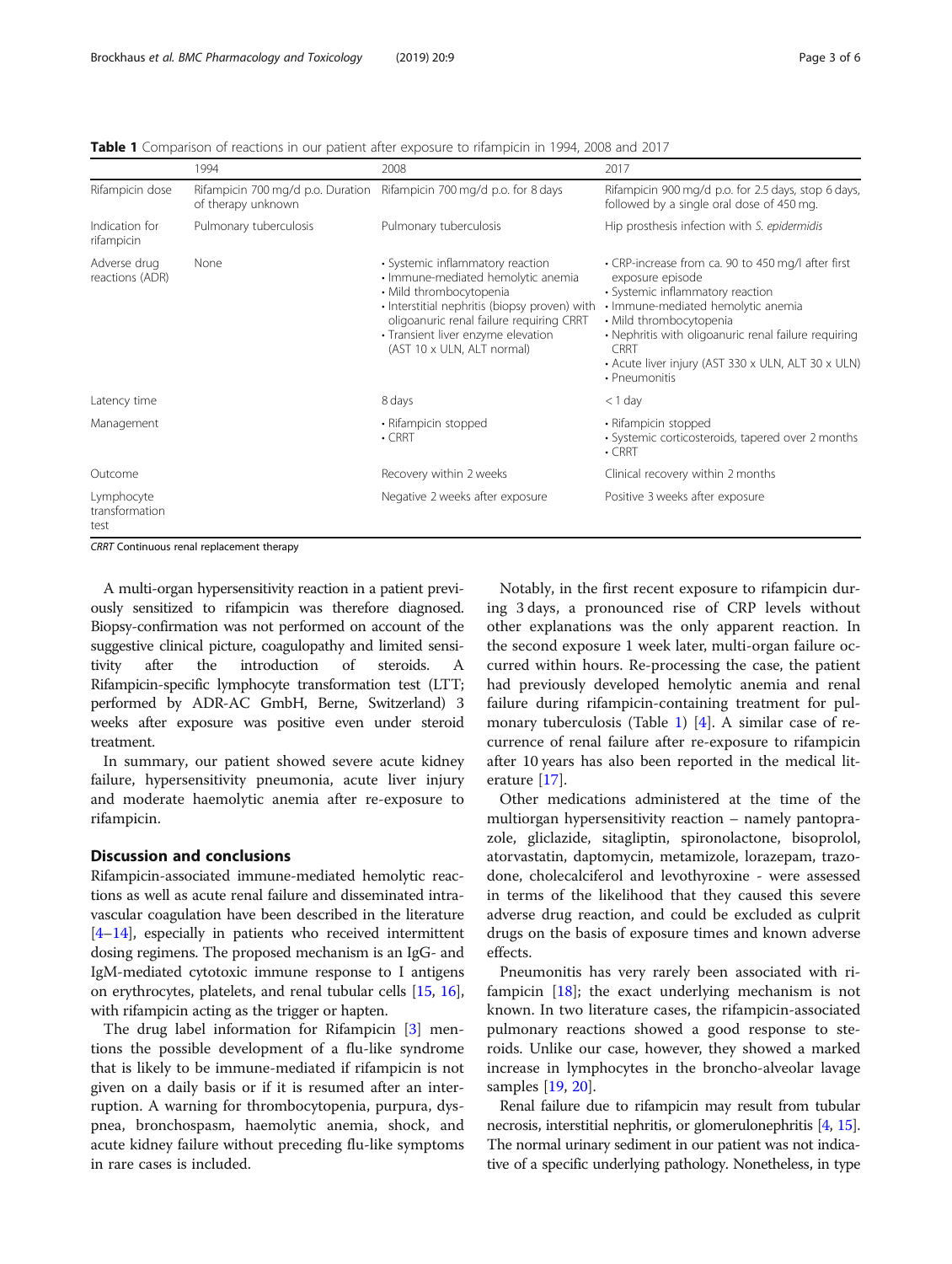<span id="page-3-0"></span>II hypersensitivity renal failure results from tubular necrosis and accompanying interstitial nephritis as seen in the patient's renal biopsy during the first reaction to rifampicin in 2008 [\[4\]](#page-4-0).

The acute liver failure in our patient might also be explained by a cytotoxic immune response. The laboratory criteria for drug induced liver injury (DILI) were fulfilled (ALT increase >5x ULN and/or ALP increase >2x ULN, or ALT  $>3x$  ULN and bilirubin  $>2x$  ULN [\[21](#page-5-0)]). However, an additional ischemic pathogenesis cannot be excluded considering the rapid normalisation of transaminases and absence of a histological examination. An increase in AST (but not in ALT) to a lesser extent had also been observed during the first hypersensitivity episode in 2008.

Confirmation of immune-mediated organ damage by biopsy was not performed due to risk-benefit considerations. In order to support the clinical diagnosis, a LTT was performed 3 weeks after exposure and was distinctly positive. The LTT measures the proliferation of circulating drug-specific memory T cells in vitro, which proliferate upon drug (i.e. antigen) stimulation, therefore indicating a type IV sensitization. Its reported overall sensitivity is 60–70% and overall specificity at least 85%, depending on the drug. The ideal moment for performing an LTT is 4–8 weeks after the acute phase [\[22](#page-5-0)]. Interestingly, an LTT in 2008 2 weeks after exposure was negative, possibly due to too short latency after exposure. We did not perform additional skin tests for type I or type IV hypersensitivity reactions owing to the positive LTT, the temporal relationship to drug intake and the suspected clinical reactions. A further diagnostic test, which might have assisted in confirming our diagnosis of multi-organ hypersensitivity in a patient already sensitised to rifampicin, is the measurement of rifampicin antibodies [\[23](#page-5-0)–[25\]](#page-5-0). However, these tests are not routinely available in Switzerland.

The presentation with coombs positive hemolytic anemia in 2008 and in 2017 indicates a type II hypersensitivity, i.e. an antibody-mediated reaction by IgM or IgG targeting membrane-associated antigens.

We therefore hypothesize a recall phenomenon with mixed type II and type IV hypersensitivity reaction.

The case was reported to the pharmacovigilance unit of the Swiss national authority for therapeutic products (Swissmedic). The causality was assessed as "certain" for rifampicin and the development of hypersensitivity-induced multiorgan failure. A "certain" causality can only be conferred to cases of proven positive re-challenge [\[26](#page-5-0)], as our patient experienced.

An investigation of the patient's electronic medical records revealed that the diagnosis of rifampicin-hypersensitivity was documented in all charts until a hospital admission with cellulitis in May 2017, from which point it was "lost". Information loss was also facilitated by a concurrent transition from paper to

Table 2 Number of rifampicin-associated adverse reactions reported to Uppsala Monitoring Centre (UMC), the Collaboration Centre of the WHO Programme for International Drug Monitoring

|                                                                                    | Number of rifampicin-associated adverse<br>reactions in VigiBase (% of total reports) worldwide | Number of rifampicin-associated adverse reactions<br>in VigiBase (% of total reports) in Switzerland |
|------------------------------------------------------------------------------------|-------------------------------------------------------------------------------------------------|------------------------------------------------------------------------------------------------------|
| Total rifampicin-associated reports                                                | 37,812                                                                                          | 192                                                                                                  |
| Drug reactions with eosinophilia and<br>systemic symptoms (PT)                     | 305(0.8)                                                                                        | 9(5)                                                                                                 |
| Events of hepatic disorders reported with<br>terms of Immune system disorder (SOC) | $n.d.*$                                                                                         | $n.d.*$                                                                                              |
| Hepatitis (PT)                                                                     | 74 (0.2)                                                                                        | 3(2)                                                                                                 |
| Jaundice (PT)                                                                      | 26(0.1)                                                                                         | -                                                                                                    |
| Acute hepatic failure (PT)                                                         | 12 (< 0.1)                                                                                      | 2(1)                                                                                                 |
| Hepatic function abnormal (PT)                                                     | 25(0.1)                                                                                         |                                                                                                      |
| Hepatic enzymes increase (incl. ALT,<br>transaminases) (PT)                        | 52(0.1)                                                                                         | 3(2)                                                                                                 |
| Other hepatic terms reported                                                       | Not done                                                                                        | 4(2)                                                                                                 |
| Lower respiratory tract inflammatory and<br>immunological conditions (HLGT)        | 35(0.1)                                                                                         | 2(1)                                                                                                 |
| Pneumonitis (PT)                                                                   | 9 (< 0.1)                                                                                       |                                                                                                      |
| Hemolytic anemia, hemolysis, autoimmune<br>hemolytic anemia (PT)**                 | 187(0.5)                                                                                        | 2(1)                                                                                                 |
| Tubulointerstitial nephritis, nephritis, allergic<br>nephritis (PT)***             | 160(0.4)                                                                                        | 6(3)                                                                                                 |

\* n.d.: in one report, one or more than one PTs may have been reported, therefore the sum is not applicable; \*\* most cases for haemolytic anaemia; \*\*\* most cases for tubulointerstitial nephritis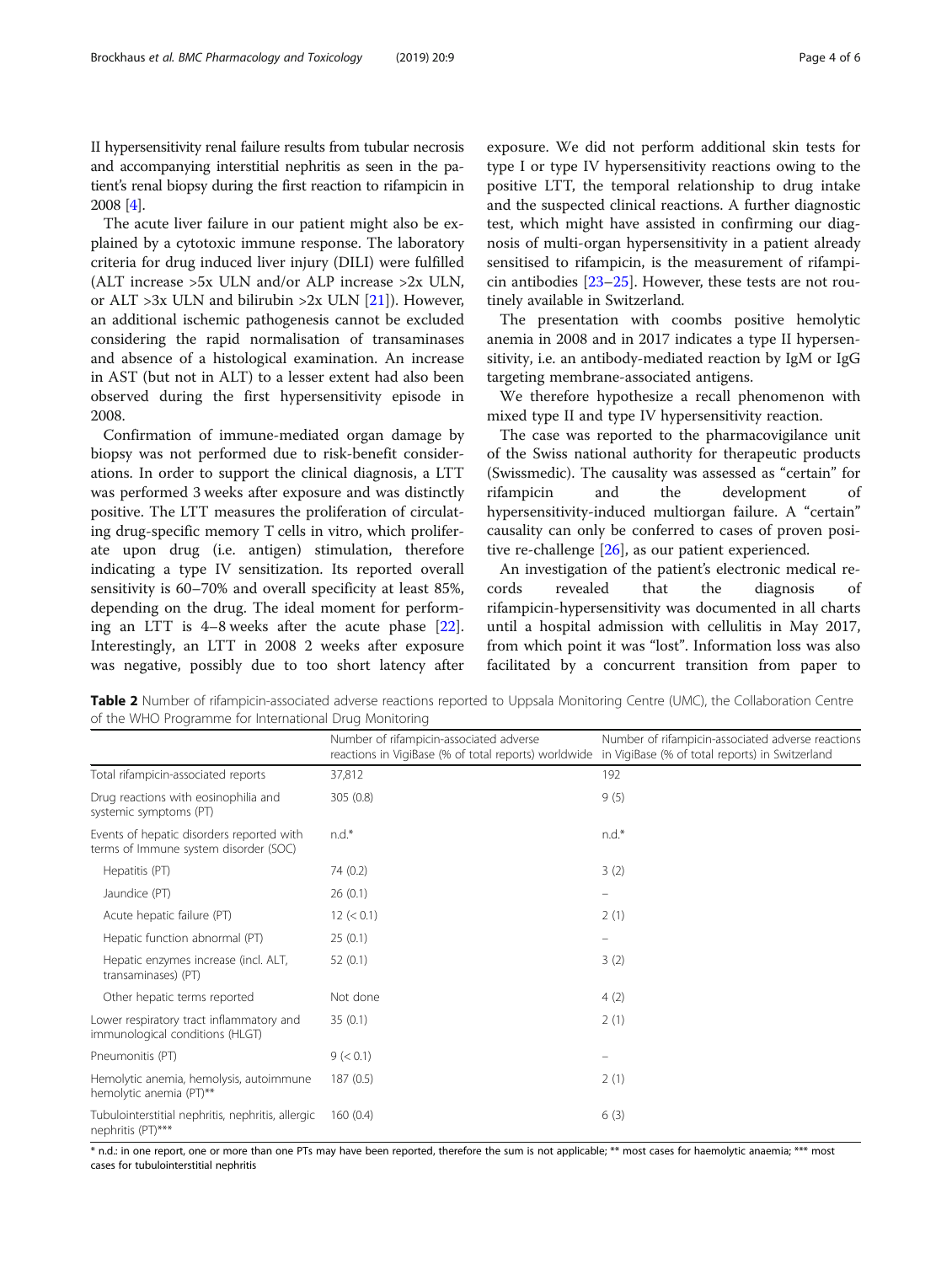<span id="page-4-0"></span>electronic patient records. We report this aspect of the case to remind clinicians of the importance of meticulous allergy documentation, ideally in a sustainable fashion including automatic transfer to new case records. Data loss at interfaces during the medication process is a well-known phenomenon [[27\]](#page-5-0) and was recently the subject of a patient safety initiative by the Swiss Patient Safety Foundation [[28\]](#page-5-0).

We performed an analysis of possible adverse reactions associated with rifampicin reported from 1970 onwards based on the WHO adverse drug reactions global database VigiBase, which contains the largest dataset of postmarketing adverse drug reaction (ADR) reports worldwide. Analysis was performed using the web-based search tool VigiLyze [\[29](#page-5-0)], using the MedDRA (Medical Dictionary for Regulatory Activities) coding terms "preferred terms" (PT, term of a single medical concept) or "high level group terms" (HLGT; grouping PTs by anatomy, pathology, physiology, etiology or function) where appropriate. For the liver reaction, the search was also combined with the system organ class (SOC)-term "immune system disorders", as unlike for the other organ systems, a single term is not given in the dataset. The chosen terms and number of cases are outlined in Table [2.](#page-3-0) Multiple terms could be reported in one report. It becomes evident that DRESS was reported most frequently, followed by immune reactions involving the liver, hemolysis and kidney disease, while lung involvement was rarely reported.

We found 9 reported cases of pneumonitis, but no explicit cases of hypersensitivity pneumonitis. Out of 104 reports of medication errors associated with rifampicin, two were a positive rechallenge with rifampicin, like our case.

VigiBase data show spontaneously reported, suspected adverse reactions from a variety of sources. No conclusions on incidences can be drawn due to underreporting, reporting bias, coding inconsistencies and lack of exposure data. Furthermore, the information comes from a variety of different sources and the likelihood that the suspected adverse reaction is drug-related is not the same in all cases.

In summary, we report a case of severe hypersensitivity reaction due to re-exposure to rifampicin. The multi-organ involvement (lung, kidney, liver, hemolysis) sets it apart from previously reported cases. Due to rifampicin's dual indication in the management of mycobacterial and implant-associated infections, it is a drug which might be given decades apart. Physicians should be aware that this poses a risk for information-loss about previous intolerances, strive for meticulous record-keeping and include Rifampicin hypersensitivity reactions in their differential if any unexpected symptoms occur after its introduction.

#### Abbreviations

ADR: adverse drug reaction; ALT: alanine transaminase; AST: aspartate transaminase; CRP: c-reactive protein; CRRT: continuous renal replacement therapy; CT: computed tomography; HLGT: high level group term; LTT: lymphocyte transformation test; od: once daily; p.o.: per os; PT: preferred term; SOC: system organ class; ULN: upper limit of normal

#### Acknowledgements

Parts of the data for this work were obtained from the WHO Collaborating Centre for International Drug Monitoring, Uppsala Monitoring Center (UMC), Sweden. Data from spontaneous reporting are inhomogeneous as a result of different reporting policies worldwide and are vulnerable to underreporting and reporting bias. The information contained in this work is therefore not homogeneous, at least with respect to origin and also to likelihood that the pharmaceutical product caused the adverse reaction. The conclusions drawn based on these data do not necessarily represent the opinion of the World Health Organization.

#### Funding

There was no specific funding for this case report.

#### Availability of data and materials

The analysis done in VigiBase is not publicly available due to contracts and data protection policies but are available from the author on reasonable request.

#### Authors contributions

LB has written the clinical case report, assembled and structured the publication.

AR and KS have written the allergologic background section.

ARB has performed the VigiBase analysis and written the corresponding section.

YS, ARB and ALT have written the pharmacovigilance section. ALT was a major contributor in writing the manuscript.

All authors read and approved the final manuscript.

### Ethics approval and consent to participate

not applicable.

#### Consent for publication

written patient consent obtained, copy available on request.

#### Competing interests

All authors declare that they have no competing interests.

#### Publisher's Note

Springer Nature remains neutral with regard to jurisdictional claims in published maps and institutional affiliations.

#### Author details

<sup>1</sup> Department of Infectious Diseases, University Hospital Basel, Basel, Switzerland. <sup>2</sup>Department of Clinical Pharmacology & Toxicology, University Hospital Basel, Basel, Switzerland. <sup>3</sup> Allergy Unit, Department of Dermatology, University Hospital Basel, Basel, Switzerland. <sup>4</sup>Regional Pharmacovigilance Centre, Department of Clinical Pharmacology & Toxicology, University Hospital Basel, Basel, Switzerland.

#### Received: 29 October 2018 Accepted: 30 January 2019 Published online: 12 February 2019

#### References

- 1. Zimmerli W, Trampuz A, Ochsner PE. Prosthetic-joint infections. N Engl J Med. 2004;351:1645–54.
- 2. Kobashi Y, Abe T, Shigeto E, Yano S, Kuraoka T, Oka M. Desensitization therapy for allergic reactions to antituberculous drugs. Intern Med. 2010;49: 2297–301.
- 3. Rifampicin Labatec®. Labatec-pharma S.A. Switzerland: Meyrin; 2015. [https://](https://compendium.ch/mpro/mnr/4248/html/de) [compendium.ch/mpro/mnr/4248/html/de.](https://compendium.ch/mpro/mnr/4248/html/de) Accessed 4 July 2018
- 4. Bodmer M, Haschke M, Ratz Bravo AE, Liechti ME. Renal failure and hemolytic anemia. Rifampicin associated interstitial nephropathy with immune hemolytic anemia. Praxis (Bern 1994). 2009;98:179–85.